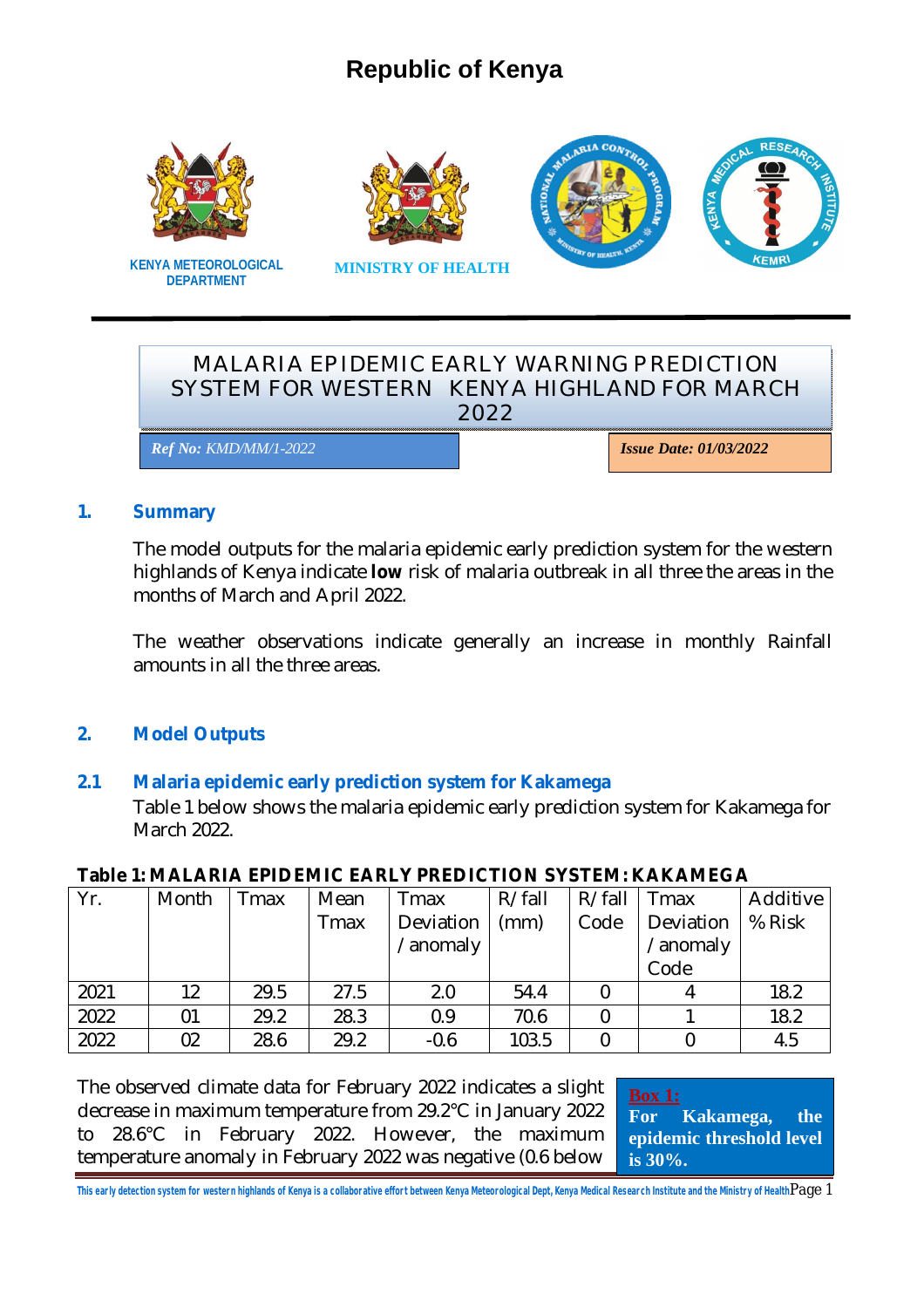the mean of the month). Rainfall increased from 70.6mm in January 2022 to 103.5mm in February 2022. The additive model percentage risk in January 2022 was 4.5%.

#### **Consequently, there is low risk of the Malaria Epidemic outbreak in Kakamega in the month of March and April 2022.** (See Figure 1)

Table 2 below shows the malaria epidemic early prediction system for Kisii for March 2022.

| Yr   | Mon | Tmax | Mean    | Tmin | Mean    | Tmax   | Tm          | Total         | Tem              | R/fall | R/fal          | Mode |
|------|-----|------|---------|------|---------|--------|-------------|---------------|------------------|--------|----------------|------|
|      |     | (0C) | Tmax    | (0C) | Tmin    | Dev./  | in          | Tem           | p                | (mm)   |                |      |
|      |     |      | $(^0C)$ |      | $(^0C)$ | anom   | De          | p             | Dev.             |        | Code           | Outp |
|      |     |      |         |      |         |        | V.          | Dev.          | /ano             |        |                | ut   |
|      |     |      |         |      |         |        | $\sqrt{an}$ | /An           | m                |        |                |      |
|      |     |      |         |      |         |        | om          | <sub>om</sub> | Code             |        |                |      |
| 2021 | 12  | 25.9 | 25.4    | 16.1 | 15.4    | 0.5    | 0.7         | 1.2           | 2                | 65.4   | $\overline{0}$ |      |
| 2022 | 01  | 26.4 | 26.1    | 15.9 | 15.7    | 0.3    | 0.2         | 0.5           | 0                | 96.4   | $\mathbf 0$    | 0    |
| 2022 | 02  | 26.5 | 27.0    | 15.9 | 16.1    | $-0.5$ | $-0.2$      | $-0.7$        | $\boldsymbol{0}$ | 159.3  | $\mathbf 0$    | 0    |

## **Table 2: MALARIA EPIDEMIC EARLY PREDICTION SYSTEM: KISII**

The observed climate data for Kisii for February 2022 indicates a slight increase in maximum temperature from 26.4°C in January 2022 to 26.5°C in February 2022. This observation in February 2022 was negative (0.5°C below the mean of the month). Rainfall increased from 96.4mm in January 2022 to 159.3mm in February 2022. The Model output risk is Nil.

#### **Box 2: For Kisii, the epidemic threshold level is 20%.**

**Hence there is no risk of malaria epidemic in Kisii in the month of March and April 2022.** (See Figure 2).

# **2.2 Malaria epidemic early prediction system for Nandi**

Table 3 below shows the malaria epidemic early prediction system for Nandi for March 2022.

| Yr   | Mon | Tma  | Mea      | Tma  | Tmin | Mea  | Tmin  | Total | R/fal | Temp           | R/fal  | Multi   |
|------|-----|------|----------|------|------|------|-------|-------|-------|----------------|--------|---------|
|      |     | X    | n        | х    |      | n    | Dev.  | Temp  |       | Dev.           |        | plicati |
|      |     | (0C) | Tma      | Dev. |      | Tmin | /anom | Dev.  | (mm)  | <b>Filters</b> | Filter | ve      |
|      |     |      | $x(^0C)$ |      |      |      |       | /Ano  |       |                | S      | Mode    |
|      |     |      |          |      |      |      |       | m.    |       |                |        |         |
|      |     |      |          |      |      |      |       |       |       |                |        |         |
| 2021 | 12  | 25.3 | 23.7     | 1.6  | 11.4 | 10.8 | 0.6   | 2.2   | 57.6  | 3              | 0      | 0.0     |
| 2022 | 01  | 25.4 | 23.3     | 2.1  | 11.1 | 10.9 | 0.2   | 2.3   | 68.6  | 3              | 0      | 0.0     |
| 2022 | 02  | 25.5 | 23.2     | 2.3  | 11.8 | 11.7 | 0.1   | 2.4   | 75.6  | 3              | 0      | 0.0     |

# **Table 3: NANDI MALARIA EPIDEMIC EARLY PREDICTION SYSTEM**

**This early detection system for western highlands of Kenya is a collaborative effort between Kenya Meteorological Dept, Kenya Medical Research Institute and the Ministry of Health**Page 2